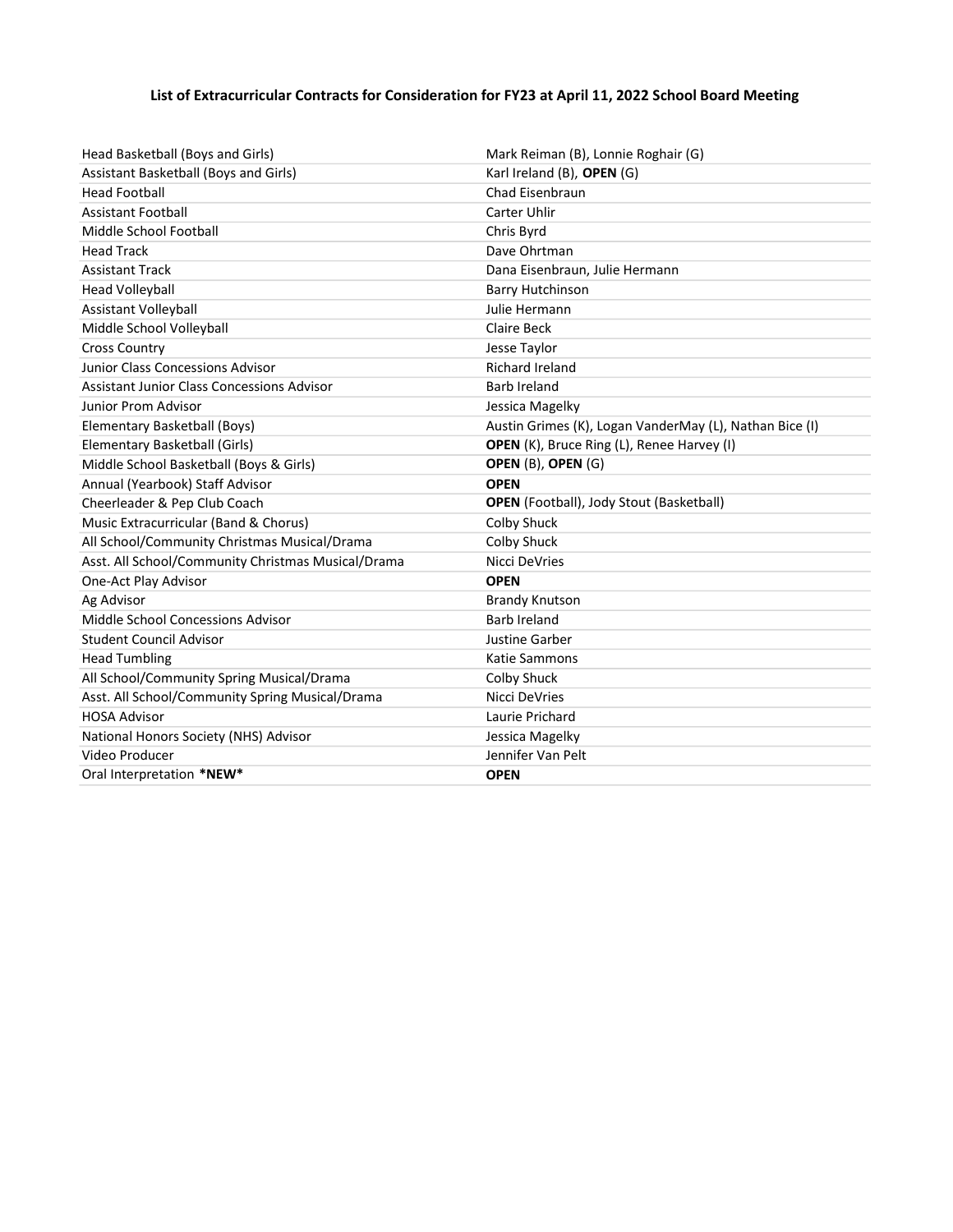## List of Certified Teachers for Consideration for FY23 at April 11, 2022 School Board Meeting

| 1              | <b>BECK, CLAIRE</b>     |
|----------------|-------------------------|
| $\overline{2}$ | BYRD, CHRIS             |
| 3              | DECORY, RACHEL          |
| 4              | DE GOES, CASSIE         |
| 5              | DIBBERN, KATIE          |
| 6              | EISENBRAUN, DANA        |
| 7              | <b>GARBER, JUSTINE</b>  |
| 8              | HARTMANN, DENISE        |
| 9              | HERMANN, JULIE          |
| 10             | HUTCHINSON, BARRY       |
| 11             | IRELAND, BARB           |
| 12             | IRELAND, CANDICE        |
| 13             | KARY, EDNA              |
| 14             | KNUTSON, BRANDY         |
| 15             | KROETCH, CAROL          |
| 16             | LARSON-SCHOFIELD, RENEE |
| 17             | MAGELKY, JESSICA        |
| 18             | MANSFIELD, MICHELLE     |
| 19             | OHRTMAN, DAVE           |
| 20             | OHRTMAN, VALERIE        |
| 21             | OLSON, MATTHEW          |
| 22             | OSBURN, LISA            |
| 23             | PATTERSON, MARY LYNN    |
| 24             | PERAULT, E'VANNA        |
| 25             | PRICHARD, LAURIE        |
| 26             | REIMAN, MARK            |
| 27             | RICHARDSON, FALLON      |
| 28             | ROGHAIR, MARIBETH       |
| 29             | SAWVELL, KAILEY RAE     |
| 30             | SCHOFIELD, ASHLEY       |
| 31             | SHUCK, COLBY            |
| 32             | STILWELL, AMY           |
| 33             | STONE, KRISTIE          |
| 34             | SUDBECK, MARTI          |
| 35             | TETRAULT, TABITHA       |
| 36             | THOMPSON, NICHOLE       |
| 37             | VAN PELT, JENNIFER      |
| 38             | VANDER MAY, ANNETTE     |
| 39             | WHIRLWIND HORSE, MIA    |